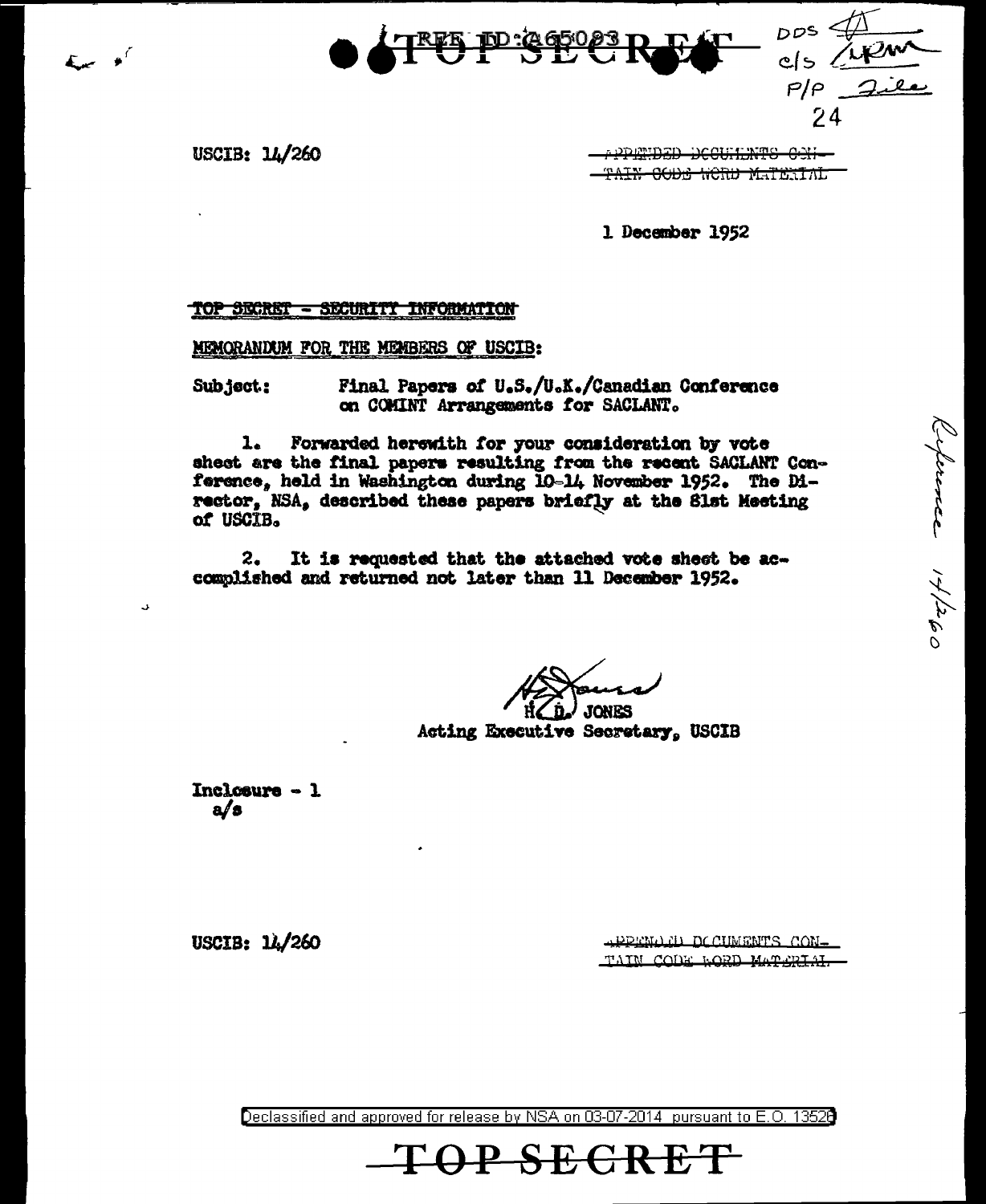

 $\ddot{\cdot}$ 

24

APPENDED DOCUMENTS CONTAIN CODE WORD MATERIAL

APPENDED DOCUMENTS CONTAIN<br>CODE WORD MATERIAL

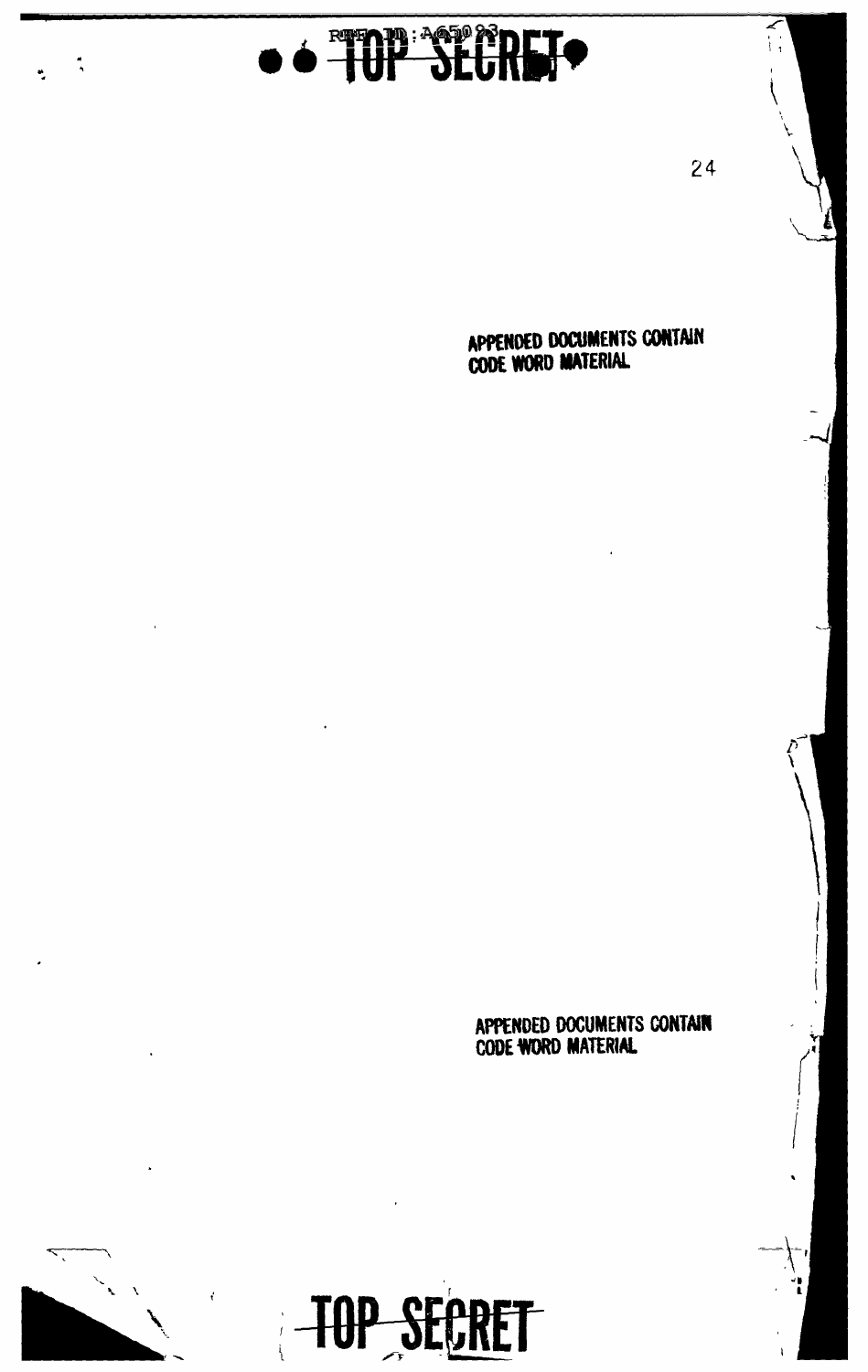CANADA - UNITED KINGDOM - UNITED STATES CONFERENCE ON COMINT ARRANGEMENTS FOR THE SUPREME ALLIED COMMANDER, ATLANTIC (SACLANT)

## FINAL REPORT

1. Representativ s of the Communications Research Committee, the London Signal Intelligence Board and the United States Communications Intelligence Board met in Washington during the period 10 November 1952 to 14 November 1952, to discuss and prepare a detailed agreement regarding Communications Intelligence arrangements for the Supreme Allied Commander, Atlantic. The conference, additionally, discussed and agreed upon arrangements for the exchange and dissemination within SACLANT's Command of Communications Intelligence beyond the scope of Third Party collaboration.

2. The final papers, representing the agreements reached by the representatives of Canada, the United Kingdom and the United States, are listed below and copies are attached.

Basic Principles Governing COMINT Arrangements Which May  $a_{-}$ Be Made With Third Parties Within the Framework of Allied Commands, including an Annexure on "COMINT Arrangements for SACLANT" with three Exhibits.

Arrangements for Exchange and Dissemination Within  $b<sub>z</sub>$ SACLANT's Command of Communications Intelligence Beyond the Scope of Third Party collaboration.

c. Communications Intelligence (Y) Arrangements for SACLANT, a shortened version of the paper described in paragraph 2a, above, to be used by SACLANT as a guide in any approach to Third Parties.

3. Also attached are copies of the Minutes of the Plenary Committee Meeting held at the opening of the Conference and a record of all the

SEGRET CONTROL NUMBER SAC/E/R/8 Copies Pages

## TOP SECRET CANOE